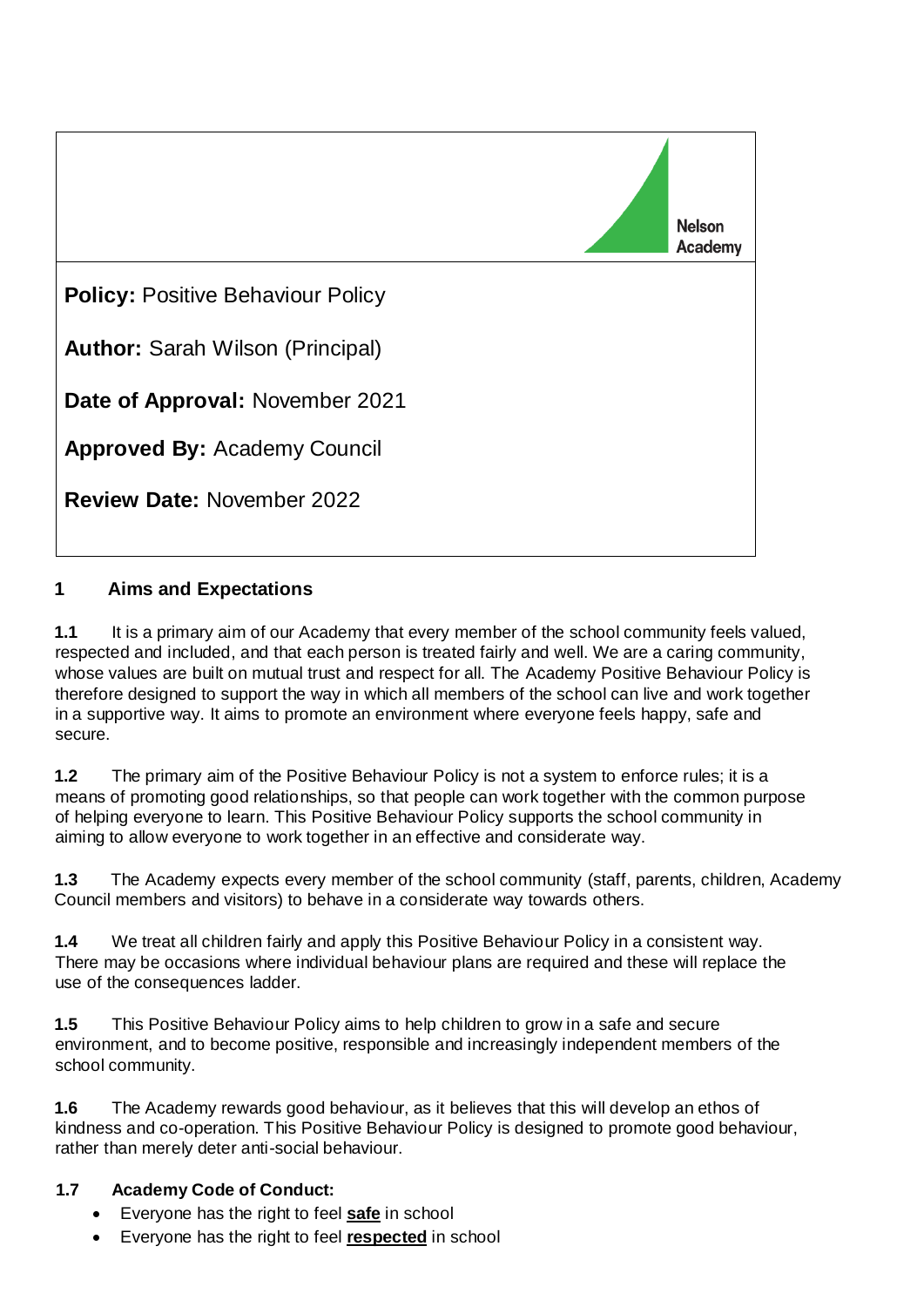• Everyone has the **right** to be able to learn when they are in school

#### **2 Rewards and Consequences** (Some may not be appropriate due to COVID-19)

- **2.1 Rewards:** We praise and reward children for good behaviour in a variety of ways:
	- All adults praise children verbally.
	- All staff award children ClassDojo points.
	- Each week class staff nominate 2 children for a 'Star Pupil of the Week' certificate, which is shared in a weekly Achievement Assembly. Non class based staff are also welcome to award certificates.
	- Each term teachers will nominate 2 children from their class (1 for excellent academic progress and 1 for being an outstanding role model) to receive an Academy Council Award.

The Academy acknowledges all the efforts and achievements of children, both in and out of school.

- Attendance certificates and rewards are given termly to children with 97% or higher attendance.
- At the end of the academic year, all children with 97% or higher attendance for the year are awarded with a certificate and badge. They also have their names put into a hat, and a winner is pulled from EYFS/KS1 and KS2 to receive an additional prize.
- The class with each week's highest attendance is acknowledged within our monthly newsletter.
- Pieces of work that teachers agree are particularly impressive (referred to as WOW work) are shared with the Principal for display on the 'Wow Work Wall'.
- Certificates for representing the school i.e. at sporting events are also awarded.
- Children are encouraged to share their out of school achievements with us so we can include them in our monthly newsletters.
- **2.2 Consequences:** To promote a safe and positive learning environment, consequences are applied appropriately to each individual situation.
	- The school sets its ground rules on consequences through the 'consequences ladder' which is displayed in classrooms and around the school (see Appendix). It is a clear visual aid for pupils to know what behaviours are not acceptable and what the result of those behaviours are.
	- We expect children to listen carefully to instructions in lessons. If they do not do so, we ask them either to move to a place nearer the teacher, or to sit on their own.
	- We expect children to try their best in all activities. If they do not do so, we may ask them to redo a task in their own time i.e. break or lunch time.
	- If a child is disruptive in class, the teacher gives a clear verbal reminder and warning of the consequence if they continue. If a child misbehaves repeatedly, we separate the child from the rest of the class until s/he calms down, and is in a position to work sensibly again with others. The teacher will contact the child's parents to inform them of their child's inappropriate behaviour.
	- The safety of the children is paramount in all situations. If a child's behaviour endangers the safety of themselves or others, action is taken appropriate to the situation and age of the child. Staff will be expected to exercise their professional judgement on a case by case basis; they should, however, adhere to the school's 'consequences ladder' as a guide in all situations and any Positive Behaviour Management Plan (PBMP) or Pastoral Support Plan (PSP) which is in place.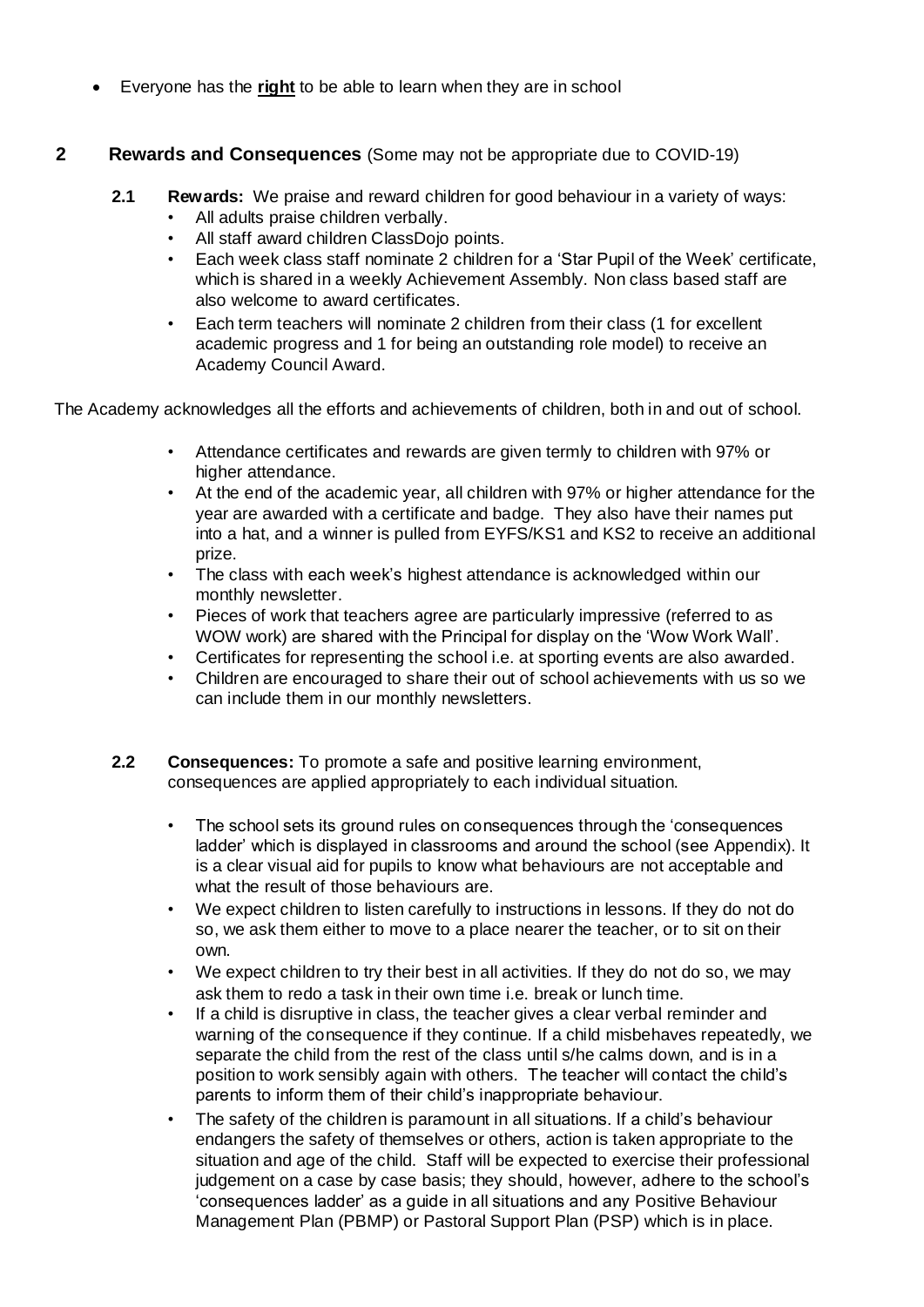- If a child repeatedly acts in a way that disrupts or upsets others ('yellow' band on the consequences ladder) then their behaviour will be identified and monitored on MyConcern by the Senior Leadership Team. A member of the Senior Leadership Team will contact the child's parent/s to discuss the child's behaviour with them. A copy of the 'consequences ladder' will also be sent home. We hope that parents will discuss the child's inappropriate behaviour with them to reinforce the school rules.
- Incidents that occur on the playground: the adult on supervision duty will inform the class teacher of the children involved. If a behaviour report is required, the supervising member of staff will complete a MyConcern form at the earliest possible opportunity.
- Breaches of the Positive Behaviour Policy could result in an internal exclusion, either for a part or full day/s.
- Persistent breaches of the Positive Behaviour Policy could result in suspension from school (for a fixed-period or permanently).
- A serious breach of the Positive Behaviour Policy could result in permanent exclusion.
- The behaviour of a child outside school can be considered grounds for an exclusion.
- **2.3** The class teacher discusses their own class rules (in accordance with our Academy Code of Conduct) and the 'consequences ladder' with their class. In this way, every child in the school knows the standard of behaviour that we expect in our school. If there are incidents of anti-social behaviour, the class teacher will discuss these with a small group or whole class if appropriate, using restorative practice.
- **2.4** All members of staff are aware of the regulations regarding the use of force by teachers, as set out in the DFE document "Use of reasonable force in schools" [DFE-002952013 (17<sup>th</sup> July 2013)]. Staff only intervene physically to restrain children in order to prevent injury to a child, or if a child is in danger of hurting him/herself or others. The actions that we take are in line with government guidelines on the restraint of children. Further detail is provided in the Eastern Multi Academy Trust 'Positive Management of Aggressive and Violent Behaviour Policy.'
- **2.5** The vast majority of children with SEND are treated as outlined above. In some circumstances, where part of a child's SEND is behaviour related, the class teacher will liaise with the Senior Leadership Team and any other outside agencies to adapt the 'consequences ladder' to best suit the needs of the individual. All staff working with such children should be familiar with any EHCP's, Positive Behaviour Management Plan (PBMP) or Pastoral Support Plan (PSP) or other plans.

## **3 The Role of all Academy Staff**

**3.1** All adults in our Academy have high expectations of the children in terms of behaviour, and they strive to promote good behaviour.

**3.2** Staff adhere to the rewards and consequences procedures outlined above, logging behaviour incidents on MyConcern.

**3.3** The class teacher should keep a record of any behaviour incidents and log on MyConcern, as well as passing serious behaviour incidents on to the Principal or an Assistant Principal.

**3.4** The class teacher reports to parents about the progress of each child in their class, in line with the whole school policy. The class teacher may also contact a parent if there are concerns about the behaviour or welfare of a child.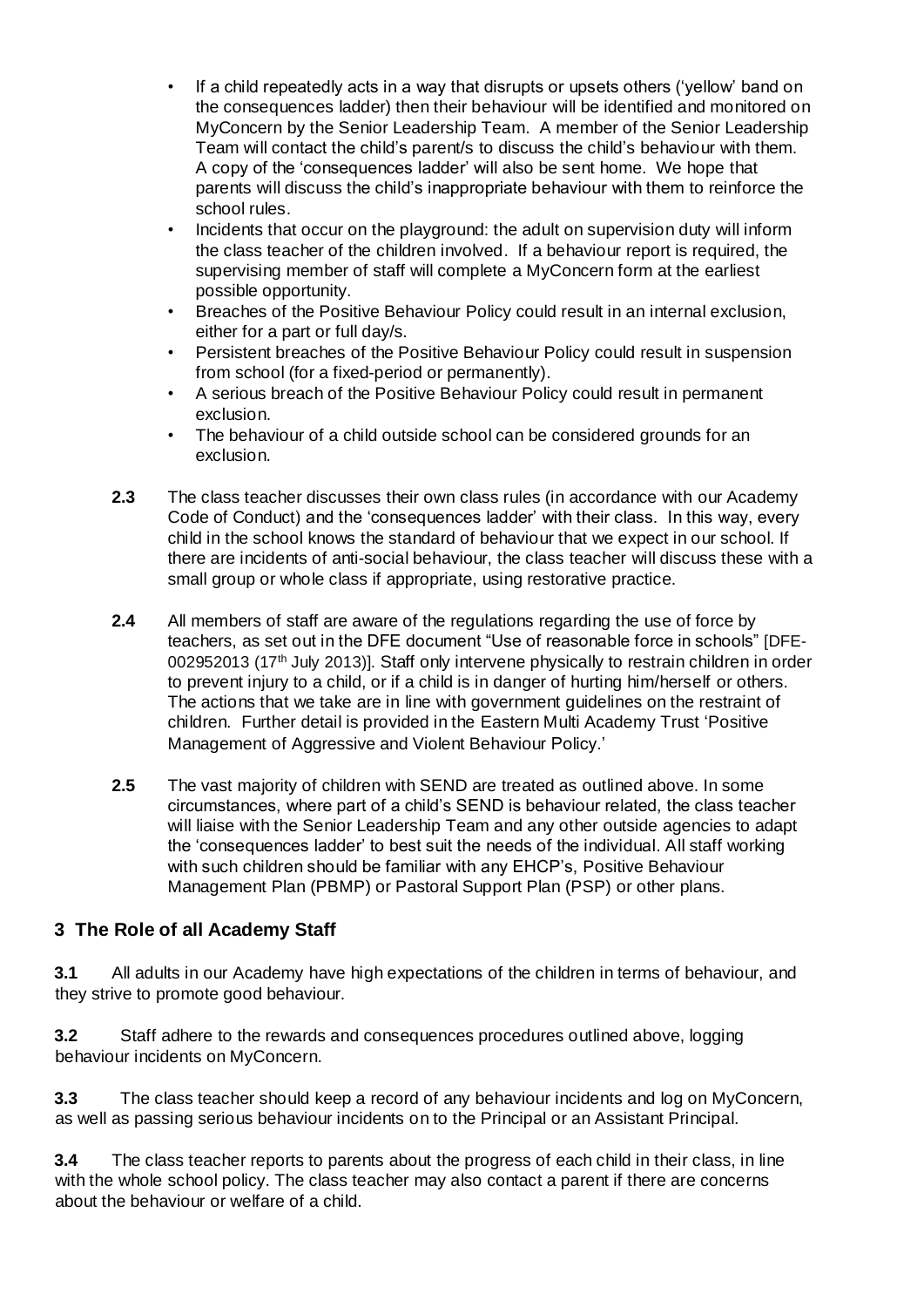# **4 The Role of the Principal**

**4.1** It is the responsibility of the Principal, under the School Standards and Framework Act 1998, to implement the school behaviour policy consistently throughout the school, and to report to Academy Council members, when requested, on the effectiveness of the policy. It is also the responsibility of the Principal to ensure the health, safety and welfare of all children and adults in the school.

**4.2** The Principal supports the staff by implementing the policy, by setting the standards of behaviour, and by supporting staff in the implementation of the policy.

**4.3** The Principal keeps records of all reported serious incidents of misbehaviour.

**4.4** The Principal has the responsibility for giving suspensions to individual children for serious acts of misbehaviour. For repeated or very serious acts of anti-social behaviour, the Principal may permanently exclude a child. If either of these actions are taken, the Chair of the Academy Council will be notified.

## **5 The Role of Parents**

**5.1** The Academy works collaboratively with parents, so children receive consistent messages about how to behave at home and at school.

**5.2** We expect parents to support their child's learning, and to co-operate with the Academy, as set out in the home–school agreement. We try to build a supportive dialogue between the home and the Academy, and we inform parents immediately if we have concerns about their child's welfare or behaviour.

**5.3** If the Academy has to use reasonable consequences, parents should support the actions of the school. If parents have any concern about the way that their child has been treated, they should initially contact the class teacher. If the concern remains, they should contact the Principal. If these discussions cannot resolve the problem, a formal grievance or appeal process can be implemented.

## **6 The Role of Academy Council Members**

**6.1** The Academy Council has the responsibility of setting down these general guidelines on standards of discipline and behaviour, and of reviewing their effectiveness. The Academy Council members support the Principal in carrying out these guidelines.

**6.2** The Principal and the Senior Leadership Team have the day-to-day authority to implement the school behaviour and discipline policy, but Academy Council members may give advice to the Principal about particular disciplinary issues. The Principal must take this into account when making decisions about matters of behaviour.

## **7 Fixed-Period Suspension and Permanent Exclusion**

**7.1** Only the Principal (or the Acting Principal) has the power to exclude a pupil from school. The Principal may suspend a pupil for one or more fixed periods, for up to 45 days in any one school year. The Principal may also exclude a pupil permanently. It is also possible for the Principal to convert a fixed-term suspension into a permanent exclusion, if the circumstances warrant this i.e. new/additional evidence is obtained. Likewise, the Principal can retract a fixed-term suspension or permanent exclusion if the circumstances warrant this i.e. new/additional evidence is obtained.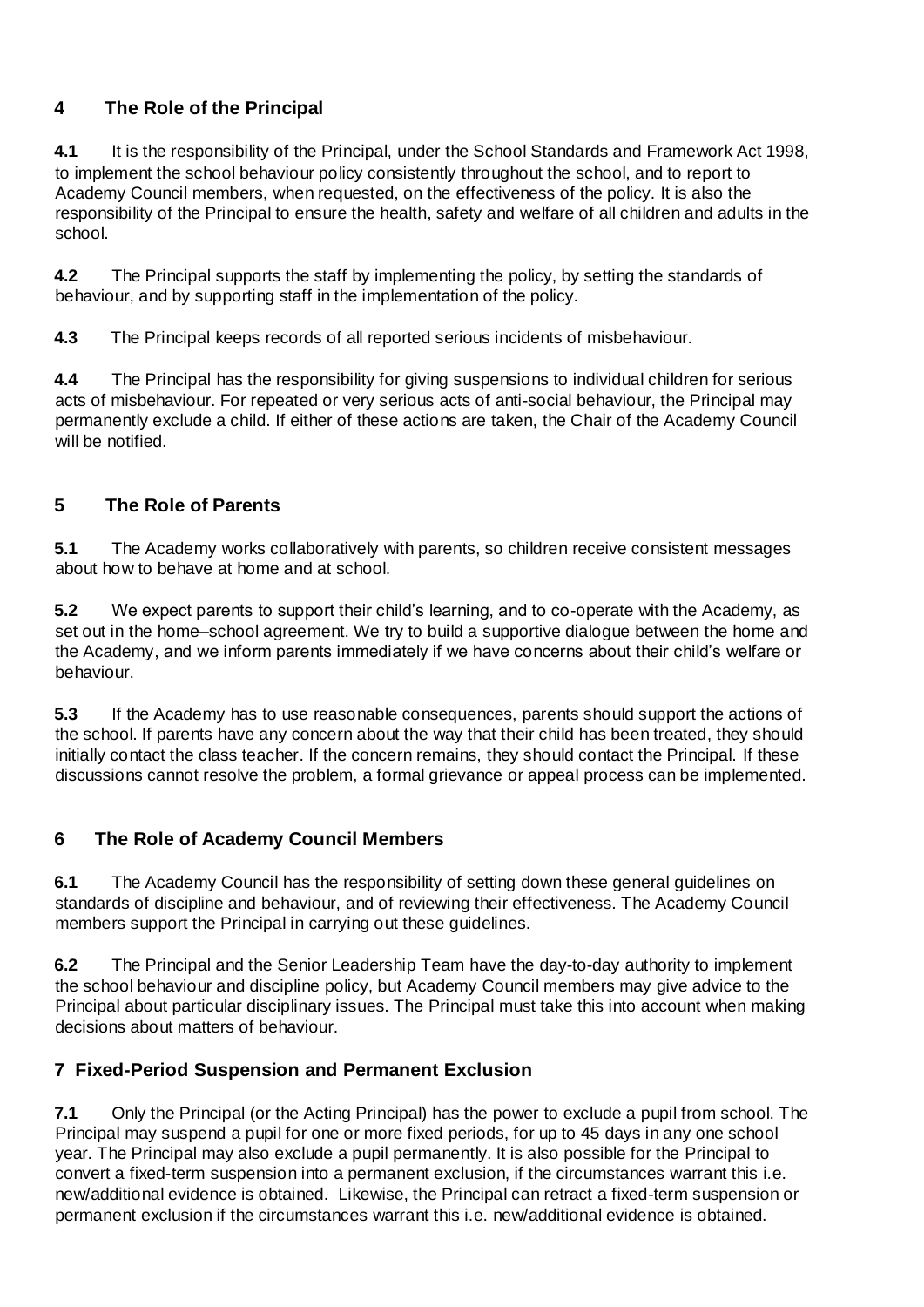**7.2** If the Principal excludes a pupil, s/he informs the parents immediately, giving reasons for the exclusion. At the same time, the Principal makes it clear to the parents that they can, if they wish, appeal against the decision to the Academy Council. The school informs the parents how to make any such appeal.

**7.3** The Principal informs the LEA and the Academy Council about any permanent exclusion, and about any fixed-term suspensions beyond five days in any one term.

**7.4** The Academy Council itself cannot either exclude a pupil or extend the exclusion period made by the Principal.

**7.5** The Academy Council will form a discipline committee to consider any exclusion appeals on behalf of the Governors.

**7.6** When an appeals panel meets to consider an exclusion, they consider the circumstances in which the pupil was excluded, consider any representation by parents and the LEA, and consider whether the pupil should be reinstated.

**7.7** If the Academy Council members' appeals panel decides that a pupil should be reinstated, the Principal must comply with this ruling.

## **8 Monitoring**

**8.1** The Principal monitors the effectiveness of this policy on a regular basis. S/he also reports to the Academy Council on the effectiveness of the policy and, if necessary, makes recommendations for further improvements.

**8.2** The Academy keeps records of incidents of misbehaviour. The Principal records those incidents where a child is sent to him/her on account of unacceptable behaviour in the form of a log on MyConcern.

**8.3** A Positive Behaviour Management Plan (PBMP) or Pastoral Support Plan (PSP) is agreed for any child who is a behavioural concern.

**8.4** The Principal keeps a record of any pupil who is suspended for a fixed-term, or who is permanently excluded.

**8.5** It is the responsibility of the Academy Council to monitor the rate of fixed-term suspensions and permanent exclusions, and to ensure that the school policy is administered fairly and consistently.

## **9 Review**

**9.1** The Academy Council reviews this policy every year. The Academy Council members may, however, review the policy earlier than this, if the government introduces new regulations, or if the Academy Council receives recommendations on how the policy might be improved.

#### **10 Links to other policies**

This policy links to the Exclusion Policy, Safeguarding Policy and Anti-Bullying Policy.

**Signed: Sarah Wilson (Principal)**

**Date: November 2021**